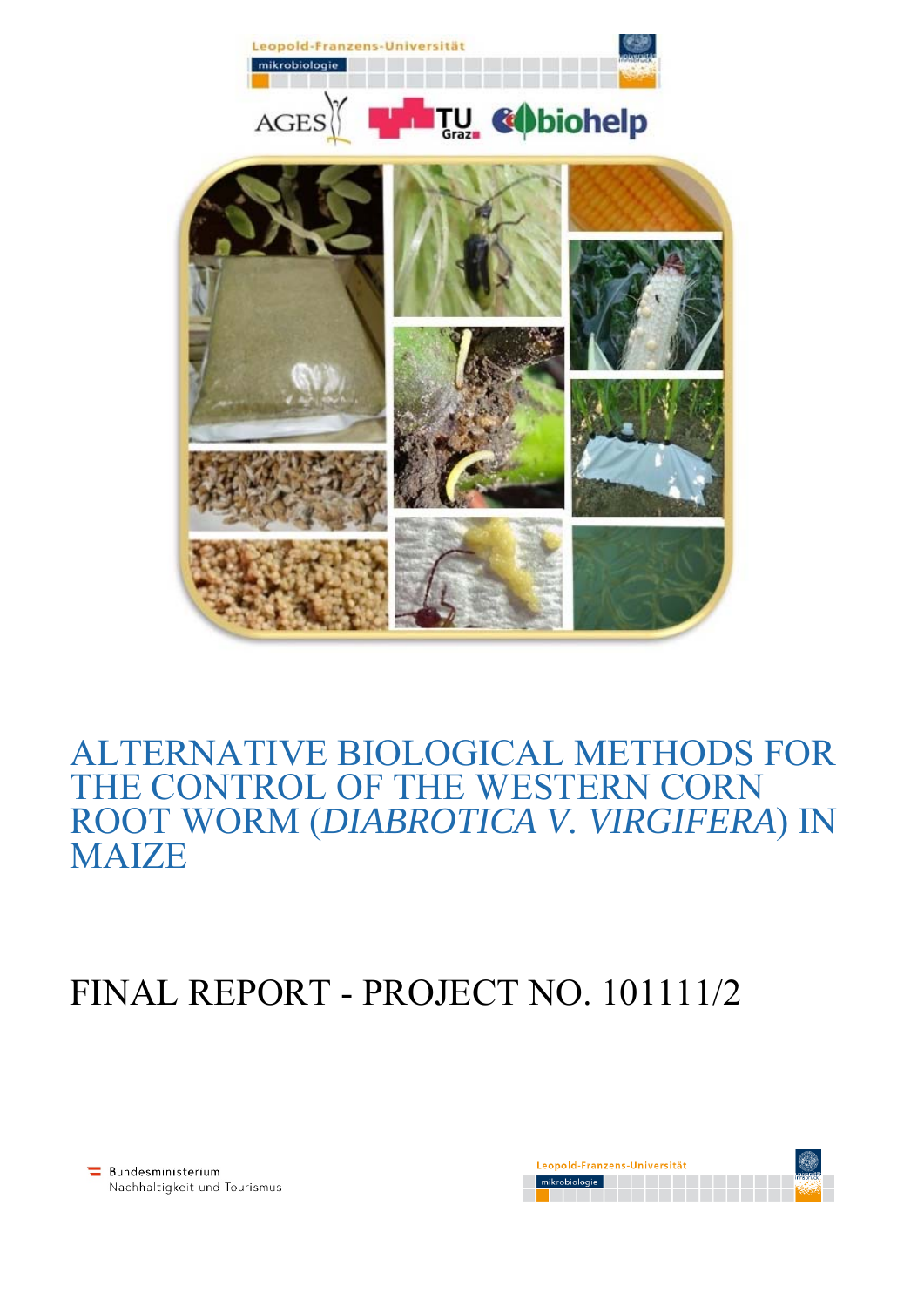## 1 ABSTRACT (PARTNER UIBK)

Based on the results of the efficacy and long-term study carried out in planting season 2018 and since 2012 in Styria, Austria, the knowledge gained to date on the control of the western corn rootworm *Diabrotica v. virgifera* can not only be confirmed, but also practical recommendations can be derived for consultants and practitioners. It has been shown that

- **1.** the beetle catches of *Diabrotica v. virgifera* continue to be increasing in the Bad Radkersburg area. In the 2018 planting season, up to 130 beetles per square metre were caught on the untreated maize fields with the established emergence trap system. This catch rate corresponds to a threefold increase in the number of adults compared to 2017 and an increase of almost 500 percent compared to 2016. The alarm threshold of the larvae or beetles can thus be set much higher than has previously been derived from literature data. A threshold value at the height of 50-70 beetles per  $m<sup>2</sup>$  (i.e. approx. 10 beetles per plant; depending on the sowing strength of the maize seed per hectare) can be confirmed as a realistic alarm number.
- 2. the grain yield in 2018 was high, regardless of the treatments (on average  $11.2$  t ha<sup>-1</sup> maize grains - dry). The weather conditions and the type of maize used thus made an important contribution to healthy plant development (i.e. formation of secondary roots and compensation for root loss due to larval feeding), if this loss occurred at all in the season 2018. Despite the high *Diabrotica* larval density, no damage to the maize roots could be detected ("Node-Injury Scale" evaluation:  $0.00$ ; lowest value;  $n = 10$  per investigated active substance). Also, no direct damage to the maize plant and its maize ear could be assessed (i.e. less than 1.5 percent of all assessed plants showed symptoms of plant growth damage).
- **3.** the active substances alone or in combination with other active substances led to a significantly lower number of beetles compared to the number of adults in the untreated control areas. Each control measure led to a significant reduction in beetle abundance and thus improved yield.
- **4.** the desired abundance of 5.000 *Metarhizium brunneum* CFU g<sup>-1</sup> TG soil and more could already be achieved after the first application of the fungal barley product GranMet<sup>TM</sup> in the soil, alone and in combination with the other biological agents. The high indigenous *Metarhizium* abundance at all three experimental sites was striking, although it decreased slightly over the summer months. The genotyping, which is currently being carried out for the third time, is intended to finally confirm that the BIPESCO 5 production strain has established itself in the treatment areas. The multivariate CANOCO analysis method confirmed that the *Metarhizium* density in the soil 1 could be significantly increased by a single GranMet<sup>TM</sup> applications. The *Metarhizium* density in the soil should be evaluated in the future as an indirect measure for the evaluation of the effectiveness of the biological active substance. The higher the *Metarhizium* abundance, the better the crop yield and the control of the pest *Diabrotica*. As expected, the combination of GranMet<sup>TM</sup> with other biological agents did not lead to a negative effect on the *Metarhizium* abundance. The results of this combination study are in line with the results of the EU INBIOSOIL study. Mayerhofer and co-authors were able to show that the microbial soil communities (i.e. bacteria and fungi) were not negatively affected in the presence of *Metarhizium* (Mayerhofer, Strasser et al., full paper submitted to Biocont Sci. Technol.).
- **5.** as an immediate measure, crop rotation should be continued to be used and continued to regulate the western corn rootworm population. The high efficiency of the measure enables a reduction of the beetles in the entire infested area (reduction of more than 2/3 of the beetles per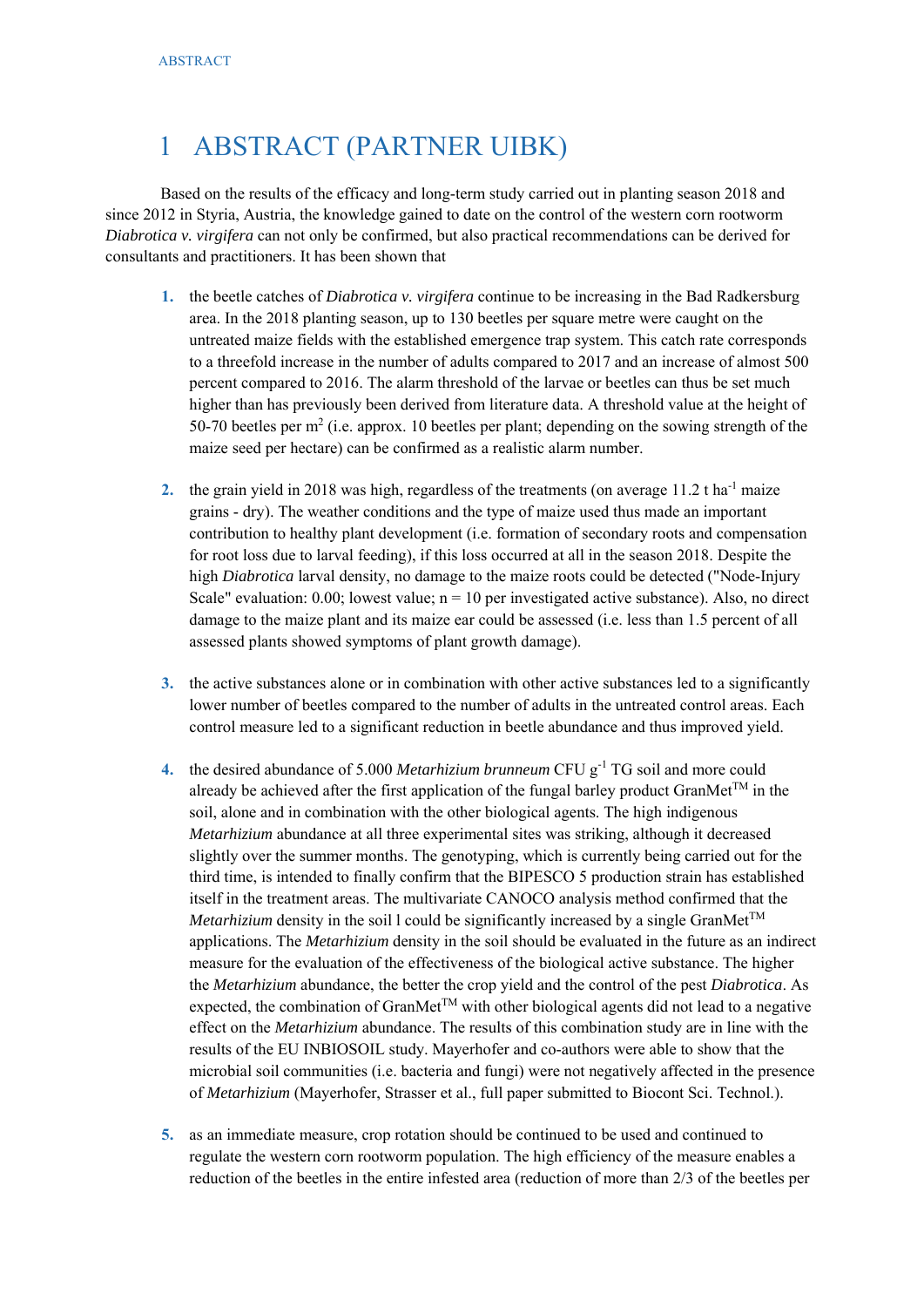year and crop rotation; Foltin et al., 2014). The more hectares of infected arable land in the region are planted with alternative crops (i.e. no maize as subsequent crop), the greater the effect on the overall population. The larvae hatching from the laid corn rootworm eggs do not find a host plant suitable for development into beetles. After a corresponding reduction of the beetle population in the area, the prerequisite for a sufficient effect also arises for the other control measures.

- **6.** according to the recommendation of the EPPO experts (EPPO guideline 2017), as well as the experts of the Austrian Chamber of Agriculture (warndienst.lko.at/maiswurzelbohrer...), the use of the insecticidal fungus *Metarhizium brunneum* BIPESCO 5 can be recommended in addition to all listed countermeasures. However, the use of the fungus would currently only be possible if the GranMet<sup>TM</sup> product was approved in an emergency situation.
- **7.** due to the lack of effective, environmentally friendly, approved chemical insecticides, holistic, direct control of the beetles with biological agents will also be unavoidable. Alternative products based on biological agents are desirable and could be found, for example, in the above-ground use of the insecticidal fungus *Metarhizium* for beetle treatment. First positive results indicate a promising potential - a follow-up application is currently being planned.